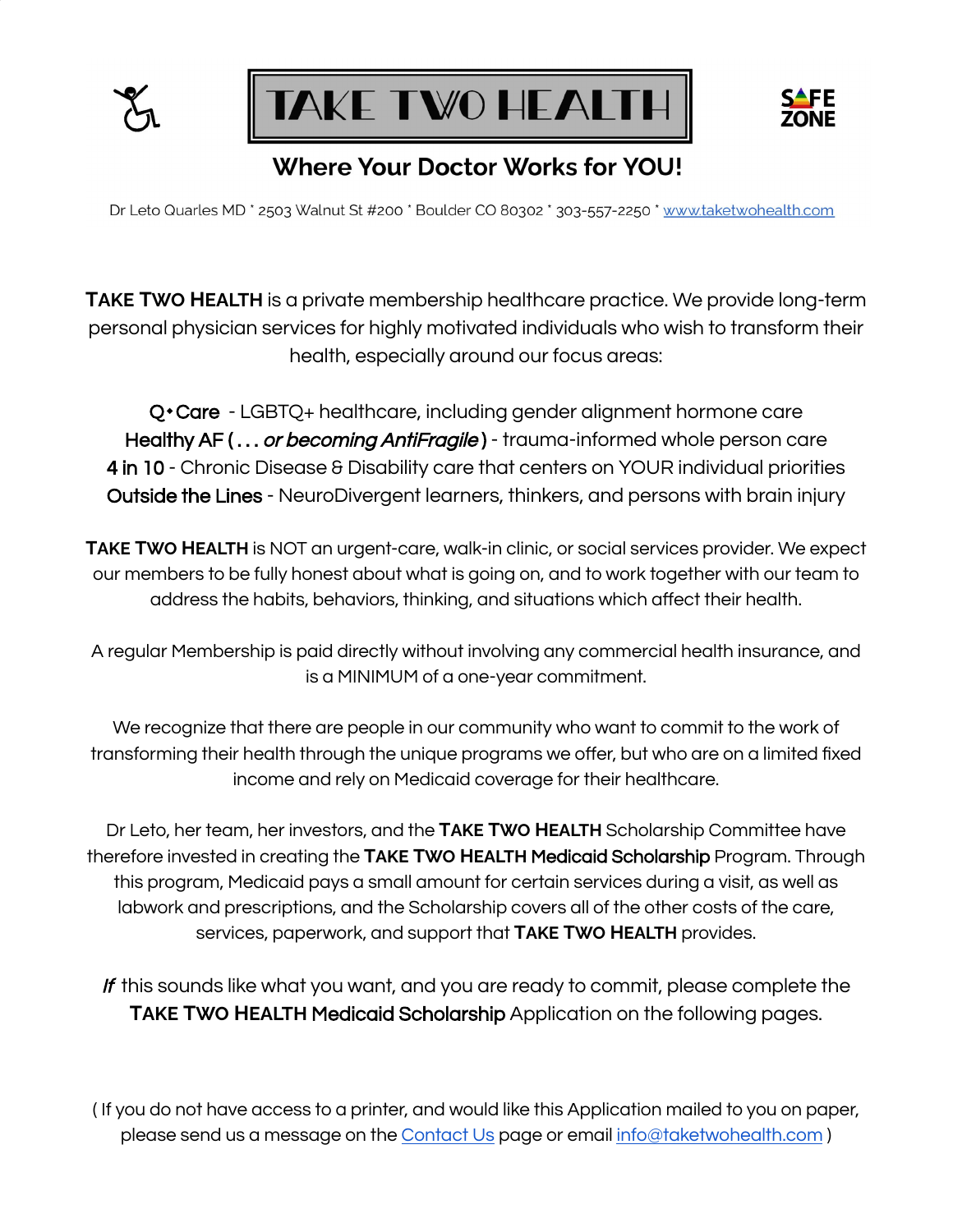#### The Basics:

Which focus area(s) best fits your needs? (select all that apply):

(You can learn more about each program at [www.taketwohealth.com\)](http://www.taketwohealth.com/)

|  |  | Q•Care - LGBTQ+ healthcare, including gender alignment hormone care |
|--|--|---------------------------------------------------------------------|
|  |  |                                                                     |

□ Healthy AF (... or becoming AntiFragile) - trauma-informed whole person care

 $\Box$  4 in 10 - Chronic Disease & Disability care that centers on YOUR individual priorities

Outside the Lines - NeuroDivergent learners, thinkers, and persons with brain injury

( If you do not have access to a printer, and would like this Application mailed to you on paper, please send us a message on the [Contact](https://www.taketwohealth.com/contact) Us page or email [info@taketwohealth.com](mailto:info@taketwohealth.com))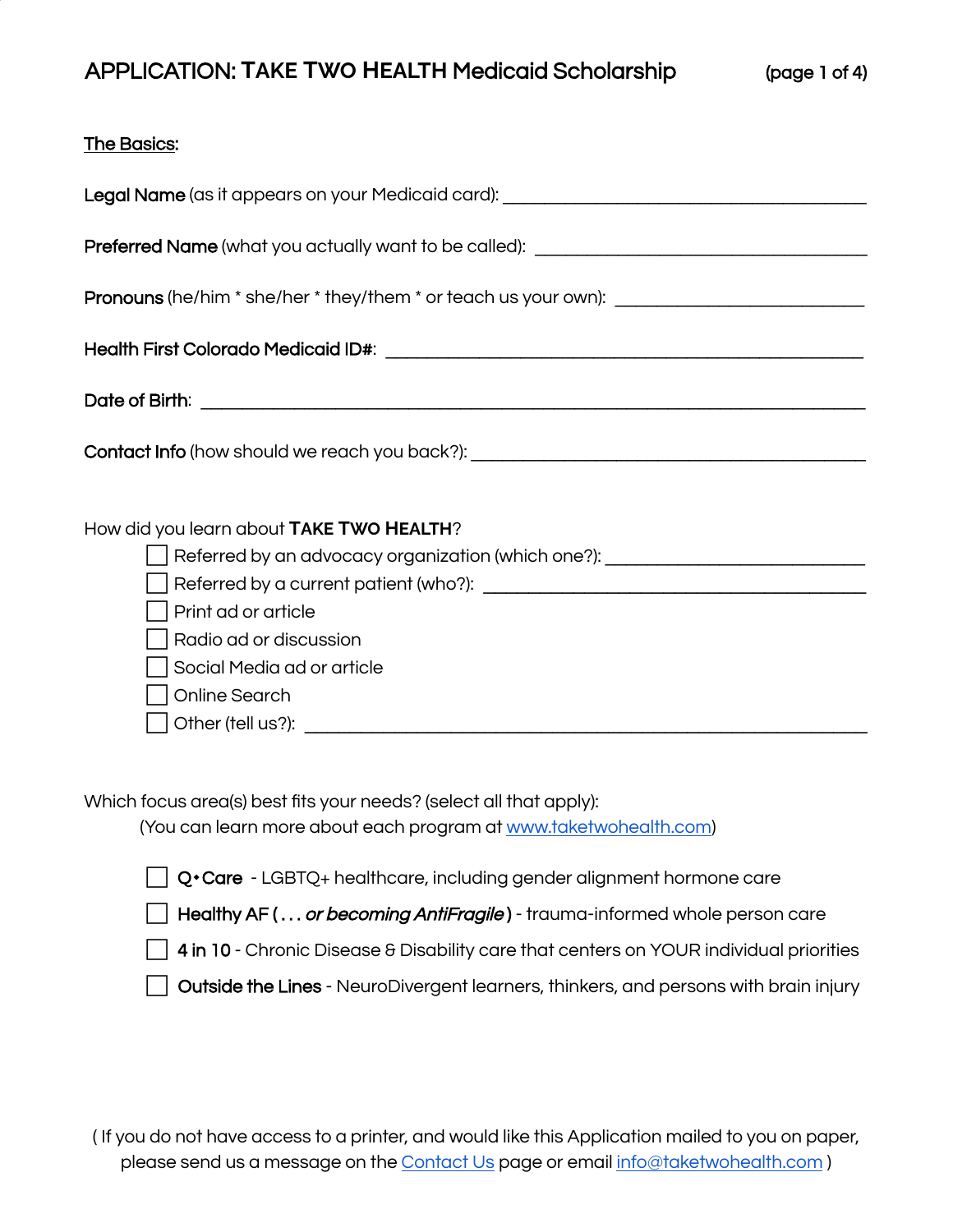### Terms and Agreements:

So we're clear up front, the **TAKE TWO HEALTH** Medicaid Scholarship has some rules. Please initial each box (use your Preferred Name if that differs from what's on your Medicaid card) to confirm that you agree to be accountable:

⬜ **<sup>T</sup>AKE <sup>T</sup>WO <sup>H</sup>EALTH** uses digital technology (emails, texts, online check-in forms to prepare before appointments, and optional Video Visits) - you will need to use email and/or a smartphone that accepts texts and opens web pages to participate.



When you ask for services that require Dr Leto's time and attention, this is scheduled as an appointment.



⬜ Appointments - even "virtual" ones - are professional commitments. No-Showing for an appointment is disrespectful of the time and resources **TAKE TWO HEALTH** invests in your care. Two No-Shows may result in termination of your Scholarship.

⬜ If you will not be at your scheduled appointment, you are expected to contact the office at least one business day in advance to cancel or reschedule.



If your online check-in forms are not completed by your scheduled appointment time, that may be counted as a No-Show.



⬜ The entire **<sup>T</sup>AKE <sup>T</sup>WO <sup>H</sup>EALTH** team spends valuable time arranging any needed specialty tests, referrals, or follow-up care. If you are not ready to follow through with a next step, let us know IN ADVANCE. We are happy to work with you to make plans that are realistic, but it causes real harm if we do the work and a patient doesn't follow through with things they have asked us to order. If this happens twice, your Scholarship may be terminated.

⬜ The entire **<sup>T</sup>AKE <sup>T</sup>WO <sup>H</sup>EALTH** team is here to help you take control of your health. Abusive behavior toward any member of the team will result in termination.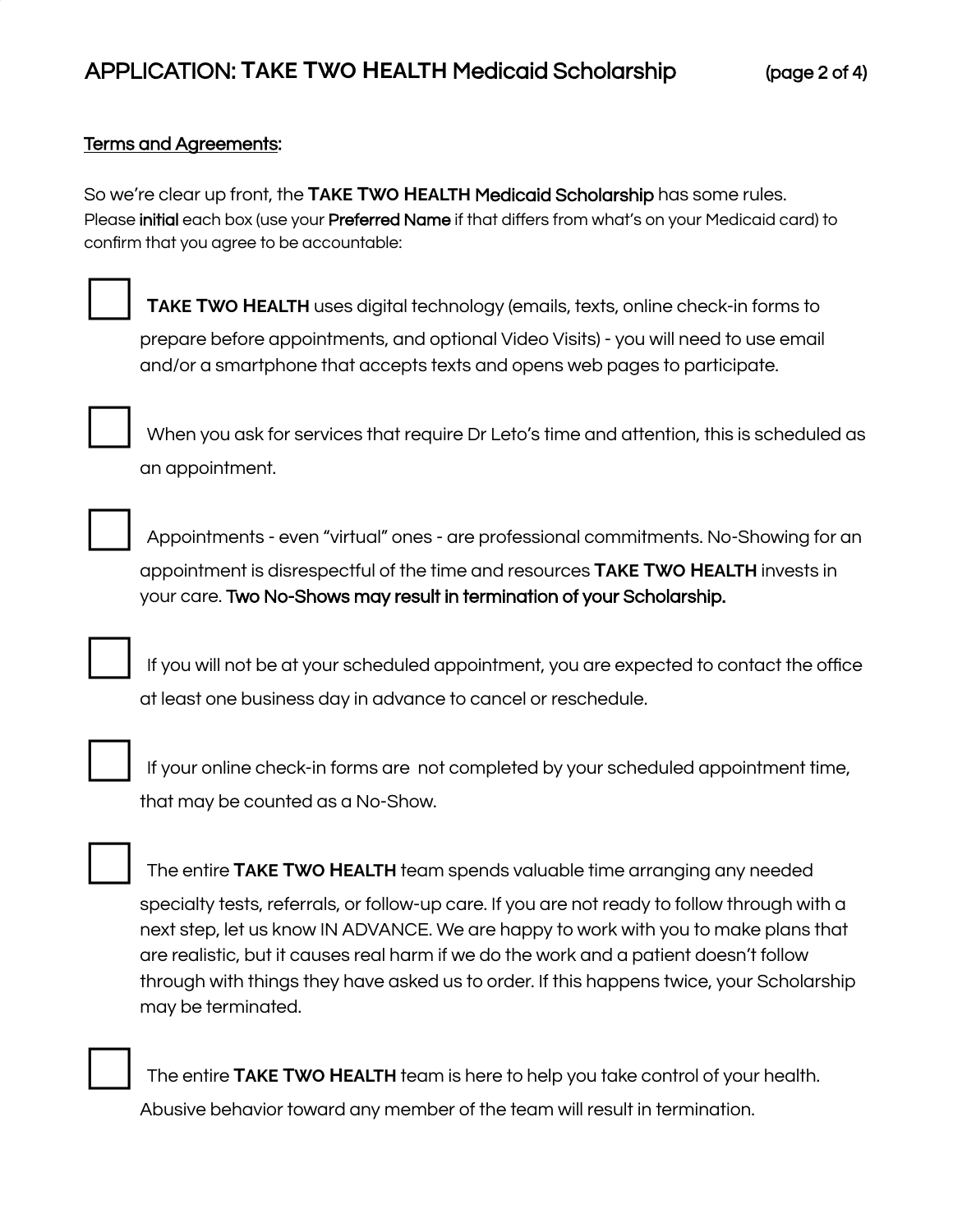## Getting to know about YOU:

Please take the time to answer these questions truthfully and completely.

These answers are NOT used to judge or criticize you.

They are used to evaluate how **TAKE TWO HEALTH** can best assist you.

Do you identify as a member of a Medically Under-Served or Historically Marginalized Group?

| Did not have Primary Health Care growing up    | Ever been Incarcerated or Institutionalized      |
|------------------------------------------------|--------------------------------------------------|
| First Language other than English              | Ever been Homeless                               |
| Person of Color                                | Ever been Turned Away for Medical Care           |
| <b>Cultural or Ethnic Minority</b>             | Developmental or Learning Disability             |
| LGBTQ / sexually or gender diverse             | Onset of Major Chronic Illness before Age 30     |
| Raised by someone other than birth parent(s)   | Major Chronic Mental Illness                     |
| Limited food / sanitation / shelter growing up | Blind, Deaf, Mobility Impaired or Other Barrier  |
| Survivor of Trauma (Abuse, War, Disaster, etc) | Social Isolation (close with less than 3 people) |
| Did not finish school at least thru 8th grade  | Other:                                           |

When was the last time you saw a medical professional for care?

Do you have any ongoing (more than 3 months) health problems?



- ⬜ No No ongoing problems as far as I know, I'm healthy
- $\Box$  Yes I know what my health issues are, and how I'm supposed to manage them
- ⬜ Yes I know what my health issues are, but I don't know what to do about them
- ⬜ Yes I have symptoms or concerns, but don't know exactly what the problem is

## Strengths & Resiliency:

You've made it this far in life, and now you are applying for an advanced level of personal health care support and empowerment.

Obviously, you've done a few things right!

So we know how to best support you, tell us 3 things about yourself - or that you rely on - that help YOU do difficult things and overcome challenges:

| . .     |  |
|---------|--|
| ⌒<br>Ź. |  |
| າ<br>J. |  |